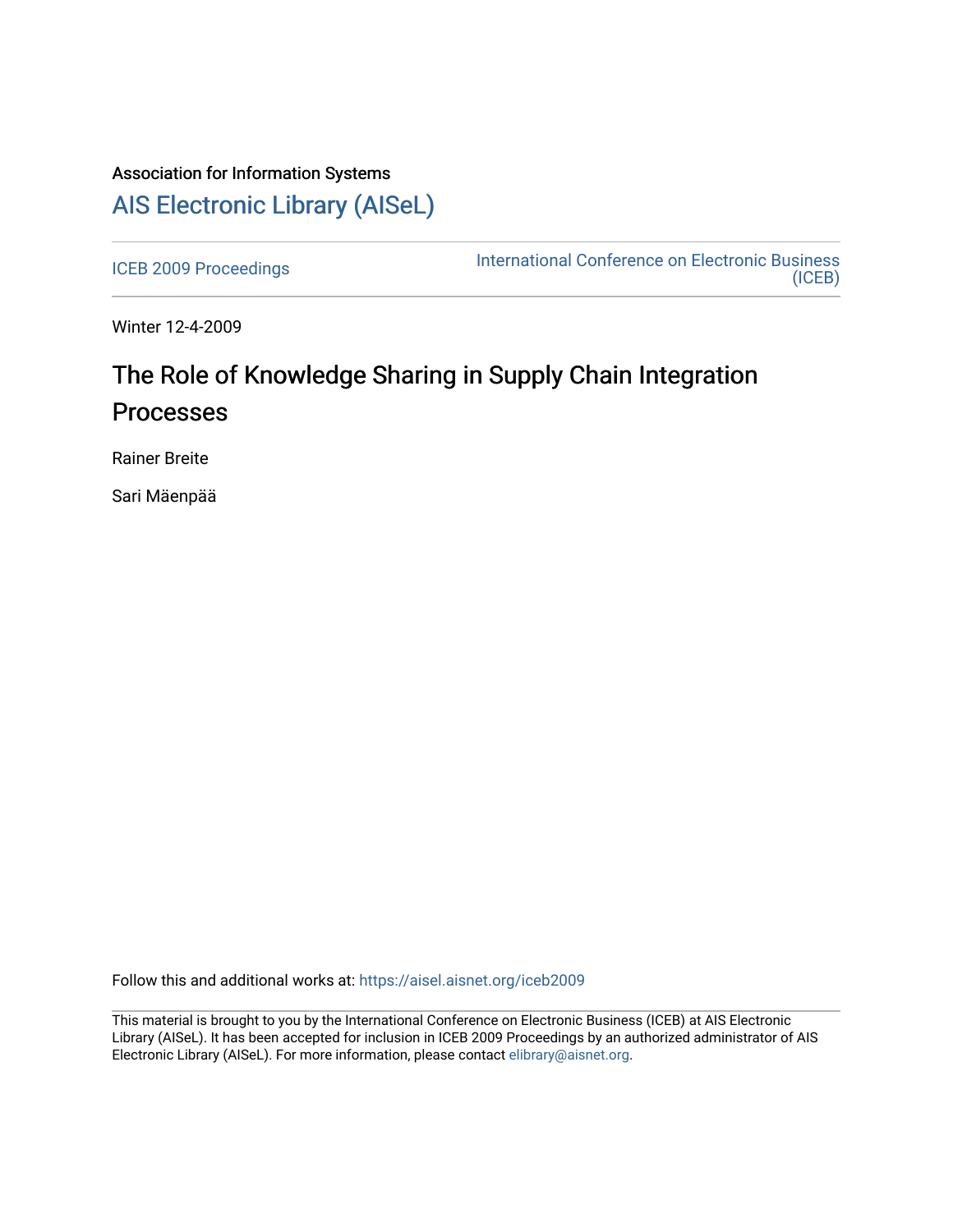## **THE ROLE OF KNOWLEDGE SHARING IN SUPPLY CHAIN INTEGRATION PROCESSES**

Breite, Rainer<sup>1</sup> and Mäenpää, Sari<sup>2</sup> Department of Business Information Management and Logistics Tampere University of Technology <sup>1</sup>rainer.breite@tut.fi; <sup>2</sup>sari.maenpaa@tut.fi

## **Abstract**

Current issues in supply chain management focus increasingly on the interdependence between value forming and supply chain integration. This interdependence is interesting, especially in an environment with variable and heterogeneous demand, posing challenges and opportunities for the management of supply chain integration. The purpose of our conceptual paper is to introduce the drivers and the benefits of the supply chain integration process and to introduce the role of knowledge sharing in this context. In the pursuit of this goal, the concepts of supply chain integration and value forming are defined as the research context. The preliminary results propose that the essential integration elements can be identified and a more distinct supply chain integration process as well as knowledge sharing in this process can be defined.

**Keywords:** Knowledge sharing, Supply chain integration, Value forming

#### **Introduction**

Supply chain management (SCM) seeks to enhance competitive performance by integrating the internal functions within a company and effectively linking them with the external operations of suppliers, customers and other supply chain members. As Tan et al. [49] state, "supply chain management is the simultaneous integration of customer requirements, internal processes and upstream supplier performance". Jahre et al. [21] suggest that logistics and SCM search for more integration (adaptation) for increased efficiency as well as more flexibility (adaptability) in order to preserve the capacity to cope with changes. Generally, the entire concept of supply chain management is predicated on integration [36][47]. Integrated SCM has been found to offer benefits such as reduced cost, superior customer service levels and improved responsiveness to changes in the marketplace [45][39]. As Van der Vaart et al. [51] state, many authors do indeed agree that integrative practices and a high level of integration have positive impacts on corporate and supply chain performance [10][25][54]. Power [39] concludes among others that the requirement for integration of supply chains is inherently strategic, and a potential source of competitive advantage.

Recent work [17][52][54] has also provided convincing empirical evidence for the relationship between integration and performance.

These definitions of supply chain management and the benefits of integration mentioned above have encouraged authors to define the concept of supply chain integration (SCI) in many ways. Fawcett et al. [16] propose four types of integration being a) internal cross-functional process integration, b) backward integration with valued first-tier suppliers leading to integration with second-tier, c) forward integration with valued first-tier customers and d) complete forward and backward integration. The description by Frohlich et al. [17] is based on the concept of "arcs of integration". To represent an activity´s strategic position they illustrate them graphically as an arc, with the direction of the segment showing whether the firm is supplier or customer inclined, and the degree of the arc indicating the extent of integration. Five arcs are defined representing the integration strategies: inward-facing, periphery-facing, supplier-facing, customer-facing and outward-facing. [46] Similarly, Narasimhan et al. [34] propose three components of supply chain integration, namely customer integration, strategic integration and supplier integration. Kim [25] names three levels of integration being a) company´s external integration with suppliers, b) internal cross-functional integration within a company and c) company´s external integration with customers. Kim [25] also mentions stages of SCI being independent operation stage, internal SCI stage and external SCI stage.

According to Fabbe-Costes et al. [14] the SCI framework includes three overall dimensions: layers, scopes and degree. The established layers of integration are a) integration of physical, information and financial flows, b) integration of processes and activities, c) integration of technologies and systems and d) integration of actors. The scope of integration, that is the nature and number of organizations or participants included in the integrated supply chain, may vary including phases such as a) limited dyadic downstream, meaning integration between the focal company and its customers, b) limited dyadic upstream, meaning integration between the focal company and its suppliers, c) limited dyadic, meaning integration between the focal company and

*The 9th International Conference on Electronic Business, Macau, November 30 - December 4, 2009*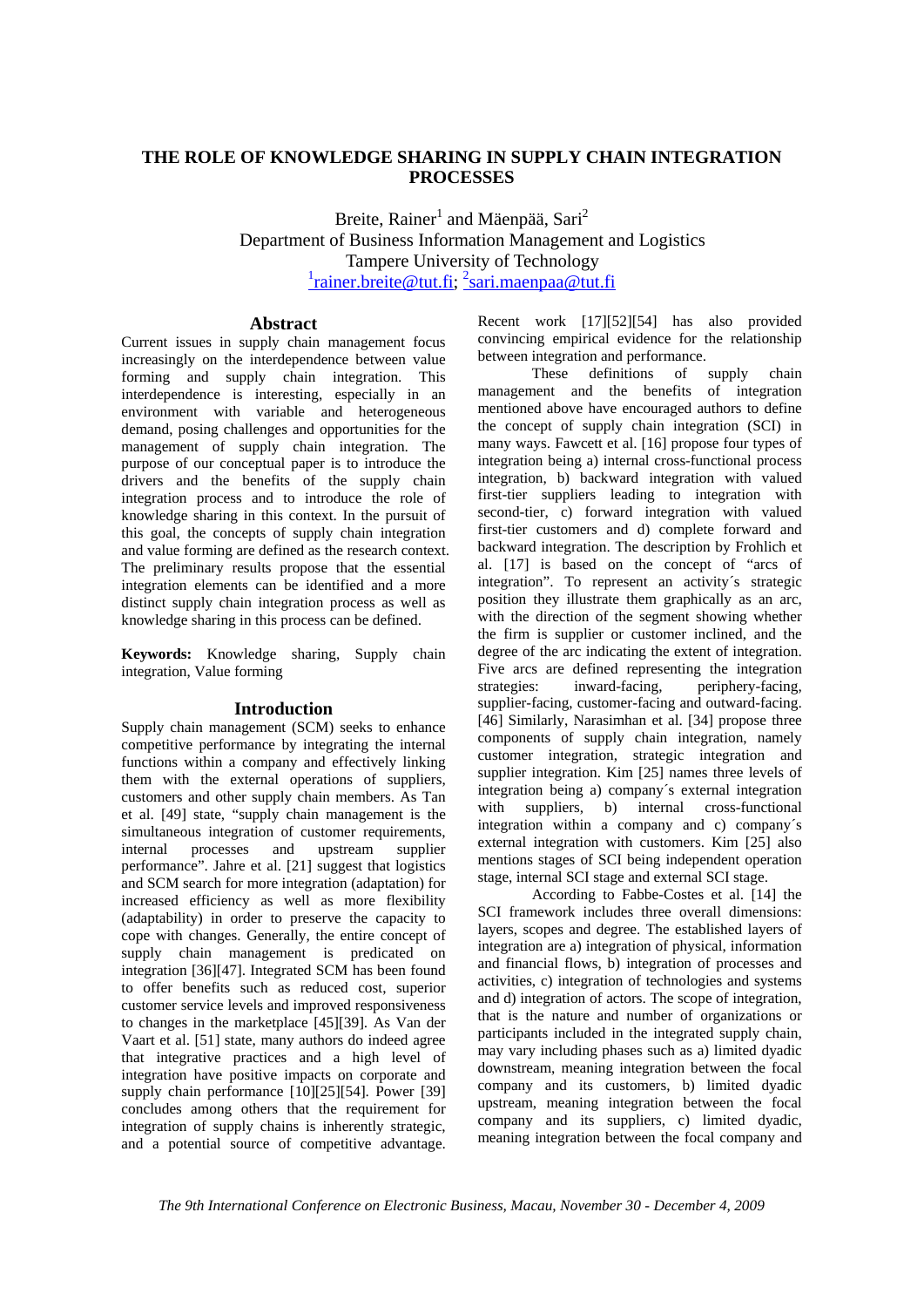either its customers or its suppliers, d) limited triadic, meaning integration of suppliers – focal company – customers and e) extended, meaning integration between more than three parties along supply chain, e.g. customers´ customers, suppliers´ suppliers or other stakeholders. The third dimension is the degree of supply chain integration being either a) multi-dimensional, i.e. SCI is discussed for different layers and/or scopes and/or layers for different actors, or b) uni-dimensional.

Integration process has also been defined many ways. Some references like Harland [19] and Stonebraker et al. [48] propose characteristics in supply chain integration processes as having four sequential phases: a) internal flow of materials and information, b) dyadic relationships with immediate suppliers and customers, c) extended relationships with the supplier's supplier and the customer's customer and d) networks of inter-connected businesses involved in the delivery of product and service packages. The process of supply chain integration should progress from the integration of internal logistics processes to external integration with suppliers and customers [25]. Bagchi et al. [6] for their part propose two modes of categorization of integration, Information Integration and Organizational Integration, and three stages of integration within each mode, namely low, medium and high. They have also defined two stages of supply chain integration: low integration and high integration. [46] Integration has also been argued to be more difficult in practice than in theory; integration should be differentiated [7]; and integration is more rhetoric than reality [16]. Bask et al. [7] have recommended a change from holistic integration towards semi-integrated supply chains. They perceive the pressure in contemporary SCM to be towards the disintegration, divergence and differentiation [21]. Bagchi et al. [5][6] also challenge the argument that "high integration fits all". They emphasize that the degree of integration depends on a number of situational factors. In other words, they propose a contingency approach to supply chain integration arguing that factors such as dominance versus balanced power in the supply chain, the degree of competition in the industry, the maturity of the industry, and the nature of products may determine the desired level of integration in a supply chain.

However, the process of integration is not a simple one, as Cousins et al. [10] state. Integration of supply chain activities requires consistent involvement of both the buyer and the supplier and investing in socialization - the level of interaction and communication between various actors within and between the firms - is critical to success. [10] Frohlich et al. [17] state that closer coordination helps eliminate many non-value adding activities

from internal and external production processes including overproduction, waiting, transportation, unnecessary processing steps, stockpiling, and defects. In other words, better coordination translates directly into reduced variability, which, in turn, leads to greater efficiency along with faster delivery of finished goods. Coordination among functions is a critical precondition for effective supply chain integration and, together with shared information, improves the ability of supply chains to react to sudden changes in volatile demand environments [16][30]. Johnston et al. [22] also state that success for individual firms depends on how well the supply chain functions as a whole. Furthermore, the success depends largely on the openness and extent of sharing of the outcomes of the new relationship. Coordination becomes possible when information is transparently shared among supply chain partners [5][6]. According to the study by Sezen [43], flexibility and output performances of supply chains can be improved by emphasizing integration and information sharing. There are also many other studies showing that cooperative information sharing among supply chain members improves the effectiveness of supply chains and influences supply chain performance in terms of total cost and service level [32][41][55].

The formula for integration includes several strands. Power [39] emphasizes that organizations aiming to become part of an extended, integrated supply network can also expect that this will require an infrastructure enabling effective information flows and streamlined logistics. The most effective of these networks will be those succeeding in achieving the right mix of information requirements, physical logistics and collaboration, thus providing shared benefits to the majority of partner organizations. According to Kemppainen et al. [24], supply chains are undergoing considerable change and companies are repositioning themselves by assuming new roles and abandoning old ones. On the one hand, there will be dominant companies that coordinate and integrate the value offerings of supply chains. On the other hand, supply chains and networks are too large and complex to be controlled by only one company. Integration should vary from link to link since the focal company may not have the ability or the inclination to manage all the relations similarly.

Altogether, the literature fails to provide an unambiguous definition of the concept of supply chain integration [14]. Managers from various functional areas define SCM in unprecedented and varied ways and they also view the integrative nature of SCM differently [16]. Therefore it is difficult to provide decision-makers with normative advice as to how and what to integrate, the cost of integration, and its possible negative consequences for example, for innovation and flexibility. For researchers, too, it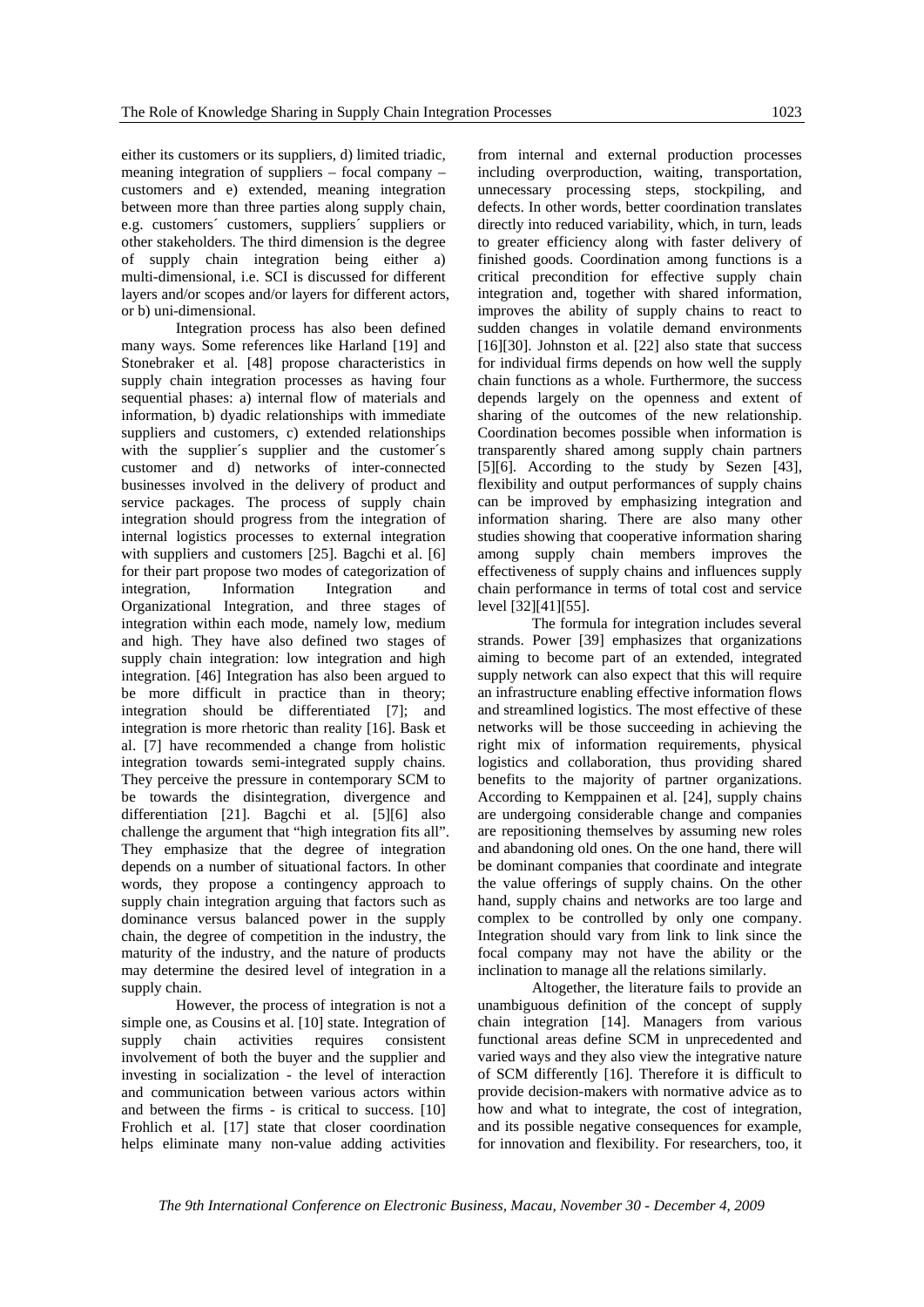is a problem if the same concepts are interpreted in different ways, and if different concepts are used with the same meaning. Hence, a better understanding of the concept of integration, its dimensions and implications, is of managerial relevance as well as academic importance, and contributes to theory-building in business logistics and supply chain management [14].

We argue that observing the supply chain integration process is insufficient; integration processes are not well defined and the objectives of the integration process are not sufficiently connected to decision-making processes. The reasons are the inconsistency of the terminology as well as difficulties in defining what kind of stages the integration processes contain and how the value of integration is added to the members of supply chain. Therefore, the goal of this conceptual paper is to examine supply chain integration as a continuous process in which the decision-maker easily estimates the potential and advantages of integration. Due to the complexities of the integration process the paper is written from the knowledge sharing point of view. In the pursuit of this goal, the following discussion first describes the background factors forming the theoretical framework of supply chain integration. The discussion then goes on to a brief epistemic consideration of the concept of knowledge in order to gain a better understanding of knowledge transfer in integration process. Then the schema for the integration process will be formed, with the help of which knowledge sharing in the integration process will be described.

## **Knowledge-based elements in supply chain integration**

**Perceiving the benefits of supply chain integration**  Bagchi et al. [5] define supply chain integration as a comprehensive collaboration among supply chain network members in strategic, tactical and operational decision-making. Integration can also be defined as follows [29][23]: "*Integration is a process of interaction and collaboration in which different operations work together in a cooperative manner to arrive at mutually acceptable outcomes for their organization."* The definitions of integration emphasize interaction and collaboration between different members of supply chains and supply networks. The definitions also stress the importance of common objectives and cooperation to achieve the expected outcomes. Trkman et al. [50] state that successful implementation of supply chain integration projects is not so much a technological problem. As Cousins et al. [10] emphasize, the concept of socialization is an important process that underpins the development of collaboration and supply chain integration. In other words, if the firms want to enjoy the benefits of collaboration, they have

to invest in socialization as well. Anderson et al. [2] found that cooperation is built by the interaction of both the supplier´s and the buyer´s beliefs and actions, leading to the commitment of resources. Commitment requires investment and takes time to build. The reward is a lasting business alliance capable of combining the coordination advantages of vertical integration with the entrepreneurial benefits of separate ownership. Akkermans et al. [1] also characterize the basis of integration as cooperation, collaboration, information sharing, trust, partnerships, shared technology, and a fundamental shift away from managing individual functional processes, to managing integrated chains of processes.

The meaning of supply chain integration is optimizing value activities between the focal firm´s value chain and the value chains upstream and downstream. As Vickery et al. [52] state, the theoretical foundation for supply chain integration can be traced to Porter´s [38] value chain model and its notion of linkages. A linkage is the relationship between the way in which one value activity is performed and the cost or performance of another. Porter argued for the identification and strategic exploitation of linkages within a firm's value chain (horizontal linkages) and between the firm´s value chain and the value chains of its suppliers and customers (vertical linkages). Optimizing linkages among value activities and especially optimizing vertical linkages between suppliers, manufacturers and customers is the core purpose of supply chain integration. Such integration should also create superior performance and enable the achievement of financial and growth objectives [17][49]. In other words, value forming in the supply chain requires integration. Without fit and appropriate integration there will be value gaps in the supply chain. Unfortunately, value forming is not unambiguous between the supply chain parties because it is difficult for the company's customer to utilize and recognize added value, and the members of supply chain also understand value adding in different ways. [26][37][8] We argue that during the integration process and as a result of it, supply chain members should be aware of value adding. In a case where added value is difficult to prove to other supply chain members, a holistic understanding of the advantages of integration process is harder to achieve.

### **Relationship formation during the integration process**

Relationships between supply chain members also affect the integration process. Generally speaking, the relationships in the supply chain management context are seen as relationships between the company and its customers and suppliers. Different relationships can be described, for example, by the power matrix, which relates power attributes between

*The 9th International Conference on Electronic Business, Macau, November 30 - December 4, 2009*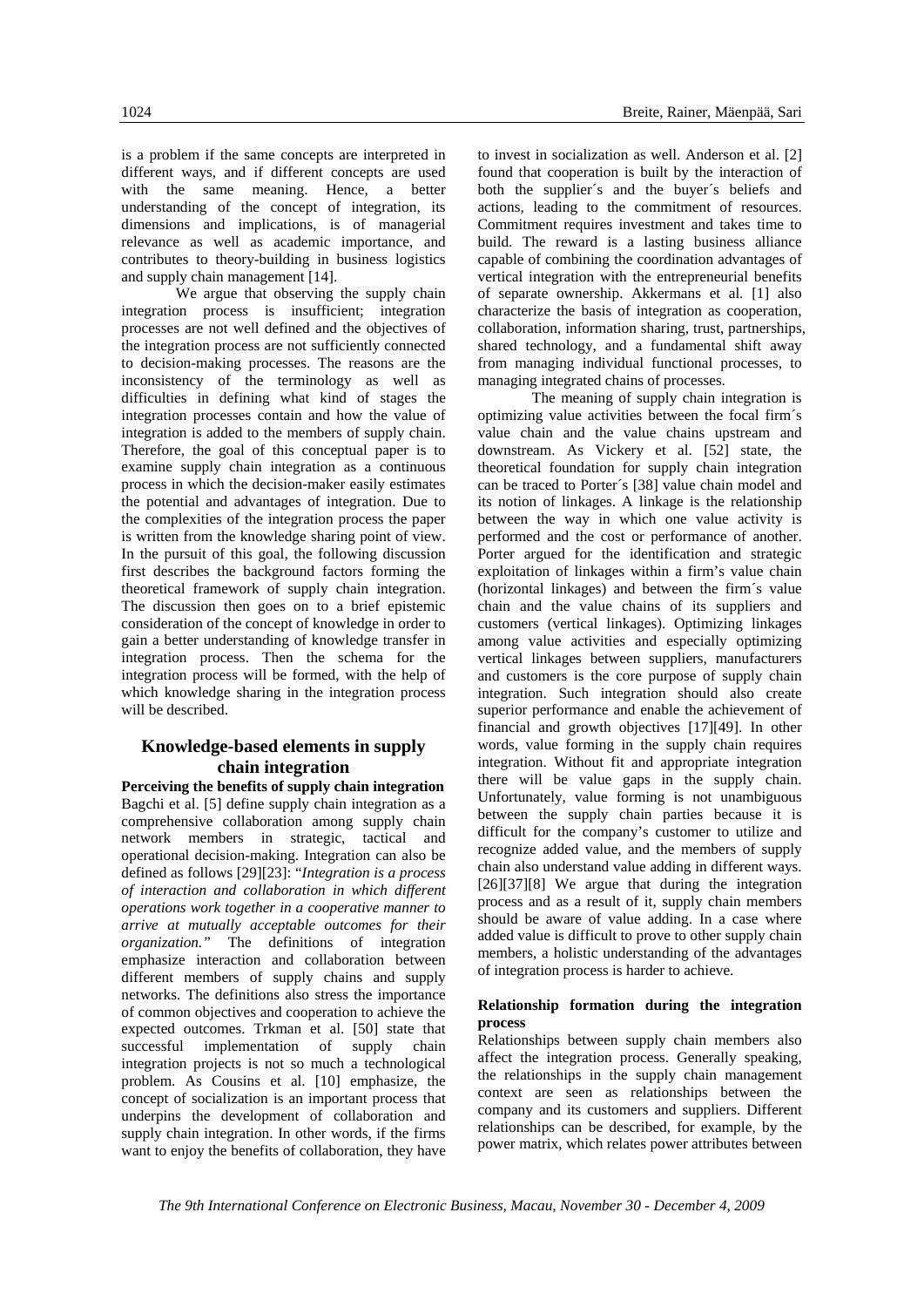the parties. [11] In other words, with the matrix it is possible to analyse the level of influence one person or firm has over another person or firm. Then it is possible to judge the degree to which one party is dependent upon the other party for their custom or services. A number of other attributes, such as switching costs and the number of suppliers or customers are also presented in the power matrix of Cox [11]. In the supply chain integration context, it is important that the participants work together in a collaborative relationship due to their interdependence. Although it is not easy to redress any imbalance in power levels (e.g. the dominant party does not want to forfeit its position), we suggest that by supply chain members' commitment and trust the imbalance in power level can be reduced. This also means that participants or actors should have common interests or goals in their supply chain management activities. Therefore, we suggest that a better balance in power levels increases the options in supply chain integration.

Bagchi et al. [6] state that it should become easier to generate trust among partners in an integrated supply chain. Trust can be defined in the activities that are inherent in high-trust relationships such as communication, informal agreement, absence of surveillance, and task-coordination [12]. Trust should promote collaboration and decision realignment, reduce irrational behaviour and "second guessing" among supply chain members thereby reducing the need for safety stocks. However, trust is not simply an input to a relationship, as Johnston et al. [22] put it. Instead, it is both a pre-condition and an outcome of relationship development. Trust may arise from frequent face-to-face contact, sharing of vital information and exposure of opportunistic behaviour. In other words, cooperative arrangements lead to successful intentions that build trust, but most firms would not undertake these activities without a sufficient initial level of trust. As mentioned above, trust between the members of the supply chain is conducive to integration. Trust is based on expectations which, in turn, are based on a perception of the motives and abilities of the person to be trusted. That is, identity will be shaped by the perceived motives and abilities. In marketing, the ability to achieve promised outcomes has been consistently suggested to be crucial for the development of trust [40][20]. Understanding is a basis of trust helping people to comprehend their partners' behaviour, state of mind and motives. The development of relationships directs the process. When a feeling of trust is established it affects the perceptions of a partner's commitment more than behaviour does. Trust in relation to the organisational mind and collective action is an important issue, because it ties together a complex and attentive system which forms the collective mindset required

for reliable performance. According to Weick and Roberts [53], co-operation is imperative for the development of the mind, and trust is imperative for co-operation. Interpersonal skills enable people to represent and subordinate themselves to organisations. This means that trust without a behavioural content is a non-complete trust [31][33]. According to Nonaka and Takeuchi [35], building trust requires the use of face-to-face dialogue that provides reassurance about points of doubt and leads to willingness to respect the others' sincerity. Thus, we conclude that trust has an indirect effect on the options in the process of supply chain integration.

One integration element is transparently shared information, which is related to commitment and trust and which also enables coordination between chain members. We can thus state that supply chain integration is apparently achieved by socialization and cooperative information sharing among supply chain members. These elements imply that there are various needs regarding quality and quantity of knowledge between the supply chain members making the decisions about integration. These needs concerning knowledge are related to a decision-maker's situation and background, i.e. how complex the decision-maker perceives the integration decisions to be. Badaracco [3] claims that a human being cannot take advantage of new information unless he or she has some kind of earlier "social software" connected to that information. Cohen and Levinthal [9], who introduced the "absorptive capacity" concept, also claim that an individual's capability to utilize new information in solving problems largely depends on his or her earlier knowledge. Thus, we can say that integration decisions depend on the decision-maker herself. The type of product delivered likewise affects the need for integration. For example, Lampel and Mintzberg's [28] product classification - dividing a product into categories such as pure standardization, segmented standardization, customized standardization, tailored customization and pure customization - defines different needs for integration. This, in turn, implies that the situations in supply chain integration processes also vary and depend on decision-maker's background and the products and services supplied.

Commitment implies that people are working for the integration of the supply chain*.*  People can be committed to tasks by many means, such as money, promotion, travel, etc. However, many researchers [42][35] believe that genuine bonding and commitment derive from the interesting content of the work and from the significance of the goals of the job. Badaracco and Ellswort [4] write that practitioners believe that people are committed through self-interest and the pursuit of power and wealth. However, in the opinion of Senge [42], if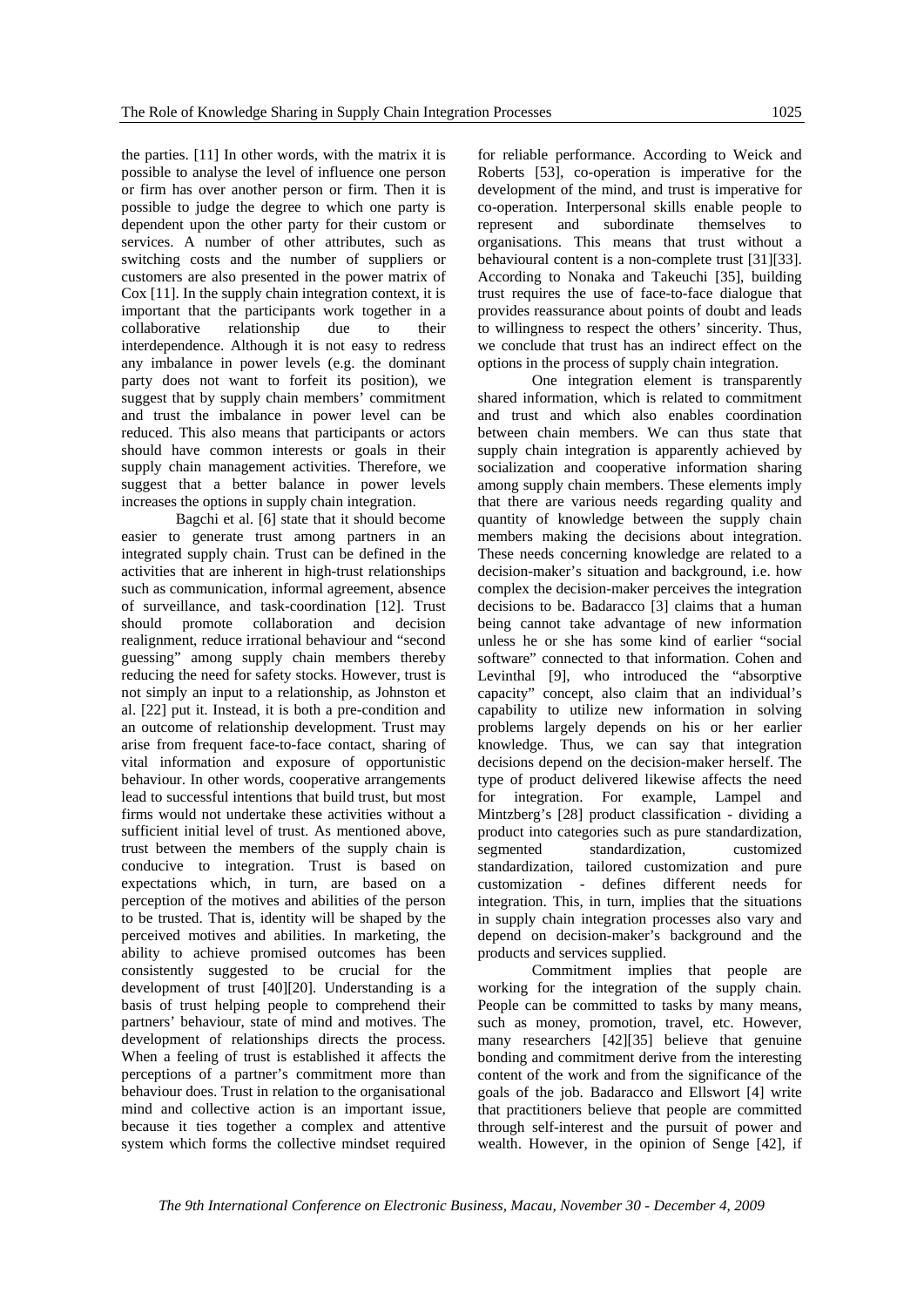people are only interested in themselves, then the organisation inevitably develops an atmosphere where people are no longer interested in common organisational objectives. In Senge's [42] opinion, an alternative model could be one where people want to be a part of activities that are greater and more significant than their personal and selfish goals. They want to contribute toward building something important, and they appreciate doing it with others. Then, according to the discussion above, we draw the conclusion that the acquisition and sharing of knowledge within the supply chain context is enhanced by a person's or firm's strong commitment to the goals of integration process and the common goals of the supply chain.

## **Focusing on knowledge sharing in the supply chain integration process**

Relying on the theoretical review, we can summarize that the central themes in integration are interaction, collaboration, information sharing, trust, partnerships, shared technology, managing integrated chains of processes and cooperation to achieve the common objectives. Cooperation, for its part, is built by the interaction of buyer´s and supplier´s beliefs and actions leading to commitment of resources. These different integration elements and their relative position and meaning during the integration process are at least partially unclear. Therefore it is useful to recognize different stages during the integration process to categorize and re-form the integration elements mentioned above.

These central themes and bases of integration lead to the idea of achieving more precise supply chain integration by using the following elements: common goals, common information and knowledge sharing, and commitment and trust. These three elements form the objective level of the proposed supply chain integration process. The response level in this process consists of the confirmed relevance of common goals, identified

value forming via information and knowledge sharing, and feedback mechanisms formed (see Figure 1). In this proposed model of the supply chain integration (SCI) process, the integrating companies´ common goals are first observed against supply chain level objectives. The objectives may concern quality and quantity factors, which are related to issues like time, costs and quality. Common goals can be compared to individual members´ own objectives and the same kind of comparison will also be conducted on the supply chain level. If the goals are relevant for both supply chain members separately and the whole supply chain collectively, the process of integration will continue to the next step. In this Common Goals – Relevance phase knowledge sharing is essential, because at the response level the relevance of common goals is discovered both at the company level and at the supply chain level. The relevance may also be concerned with the problem of quality and quantity factors, which are related, for example, to the relative position of the industry. Therefore it is important that awareness of the company's objectives and the expected advantages are ensured by the company's internal knowledge

sharing. If the relevancy of the common goals is ensured by the parties, in the next step the parties begin to share common information and knowledge between organisations. This can be called external knowledge sharing. The objective of external knowledge sharing is to make sure that the integration process will form real value to the parties and to the supply chain as a whole. At the response level the value of the integration process resulting from information and knowledge sharing is identified. The value added from supply chain integration may, for example, be improved customer service, reduced inventories and costs, reduced overproduction and variability, reduced waiting and faster deliveries. Such information and knowledge sharing is more related to the utilizing of common information and



*The 9th International Conference on Electronic Business, Macau, November 30 - December 4, 2009*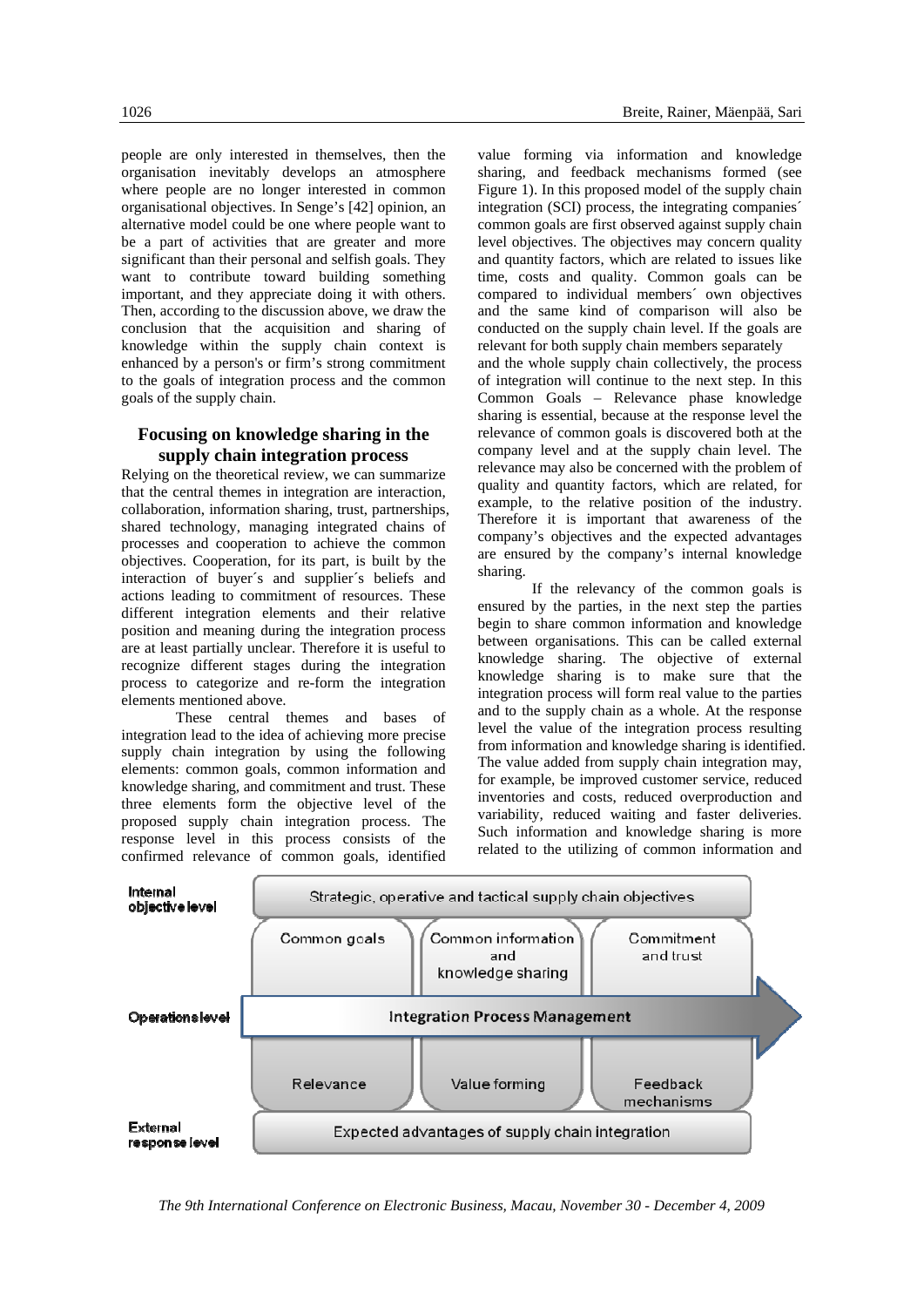communication systems. The utilization is based on the parties' interaction as well as information and knowledge sharing in different relationships and the objective is moreover to contribute to achieving common objectives.

If value formation takes place, members´ commitment and trust are bound to increase. The effect of trust and commitment on people's awareness of the importance and meaning of their activities should be emphasized [42][35]. Trust enables communication, informal agreement, the absence of surveillance, and task coordination. Trust is both a pre-condition and an outcome, which means that a sufficient level of trust is needed in the first place. Therefore it can be argued that without knowledge sharing between the parties, commitment and trust cannot increase. At the response level, the feedback mechanisms ensure that the integration process is a continuum. At this phase, the openness and sharing of outcomes is vital for companies to be able to compare value added and the outcomes achieved with the outcomes anticipated. Therefore feedback mechanisms have an important role when knowledge is shared and collected during the integration process.

From the conceptualized schema above (Figure 1) we can identify the highlighted role of knowledge and knowledge sharing in supporting the whole process of SCI as well as in being a focal element of the integration process. Figure 1 also illustrates that knowledge sharing itself is not enough to sustain the integration process. In the integration process the process management is also needed, with the help of which knowledge sharing is sustained, coordinated, and controlled. The process management element controls the whole integration process and connects the integration process with the company's operations.

#### **Conclusions and Discussion**

In a modern dynamic business environment a static position or unclear defining of supply chain integration do not form a sufficient basis for an efficient and effective process of supply chain integration. Furthermore, supply chain integration is a major challenge to companies striving towards superior performance and added value. Therefore, supply chain member relationships have been examined in light of the theoretical classification of the factors behind the concept of supply chain integration and the actors behind the processes of supply chain integration. The purpose of this paper was to discuss and introduce the role of knowledge sharing in supply chain integration and to introduce a schema for this integration process. Thus, six essential integration elements were identified: a) *common goals, b) relevance, c) common information and knowledge sharing, d) value forming, e)* 

*commitment and trust and f) feedback mechanism.* These elements form the basis of SCI process and their content is determined by the company's supply chain objectives and expected advantages of supply chain integration. By defining the integration process it was possible to reveal the various roles of knowledge sharing behind the integration process.

Although we need more theoretical research and empirical tests, we can still argue that the first step toward an observable integration continuum has now been taken. When evaluating the need for integration and creating the statements and measures for observing the relationship between knowledge sharing and value adding in supply chain integration, the proposed model could be a useful starting point.

#### **References**

- [1] Akkermans, H., Bogerd, P., Vos, B. 1999. "Virtuous and vicious cycles on the road towards international supply chain management", International Journal of Operations & Production Management, Vol. 19 No. 5/6 pp. 565-581
- [2] Anderson, E., Weitz, B. 1992. "The use of pledges to build and sustain commitment in distribution channels", Journal of Marketing Research, Vol 29 pp. 18-34
- [3] Badaracco, J.L. 1991. "The Knowledge Link: How Firms Compete Through Strategic Alliances", Harvard Business School Press, Boston
- [4] Badaracco, J.L., Ellsworth, R.R. 1989. "Quest for Integrity", Harvard Business School Press, Boston.
- [5] Bagchi, P.K., Chun Ha, B., Skjoett-Larsen, T., Soerensen, L.B. 2005. "Supply chain integration: a European survey", The International Journal of Logistics Management, Vol. 16 No. 2 pp. 275-294
- [6] Bagchi, P., Skjoett-Larsen, T. 2002. "Organizational integration in supply chains: A contingency approach", Global Journal of Flexible Systems Management, Vol. 3 No. 1 pp.1-10
- [7] Bask, A., Juga, J. 2001. "Semi-integrated supply chains: Towards the new era of supply chain management", International Journal of Logistics: research and Applications, Vol. 4 No. 2 pp. 137-152
- [8] Breite, R. 2003. "Managing Supply and Value Chains in a Dynamic Business Environment", PhD thesis, Tampere University of Technology, Publications 443.
- [9] Cohen, M., Levinthal, D. 1990. "Absorptive Capacity: Perspective on Learning and Innovation", Administrative Science Quarterly, Vol. 35(1), pp. 128-152.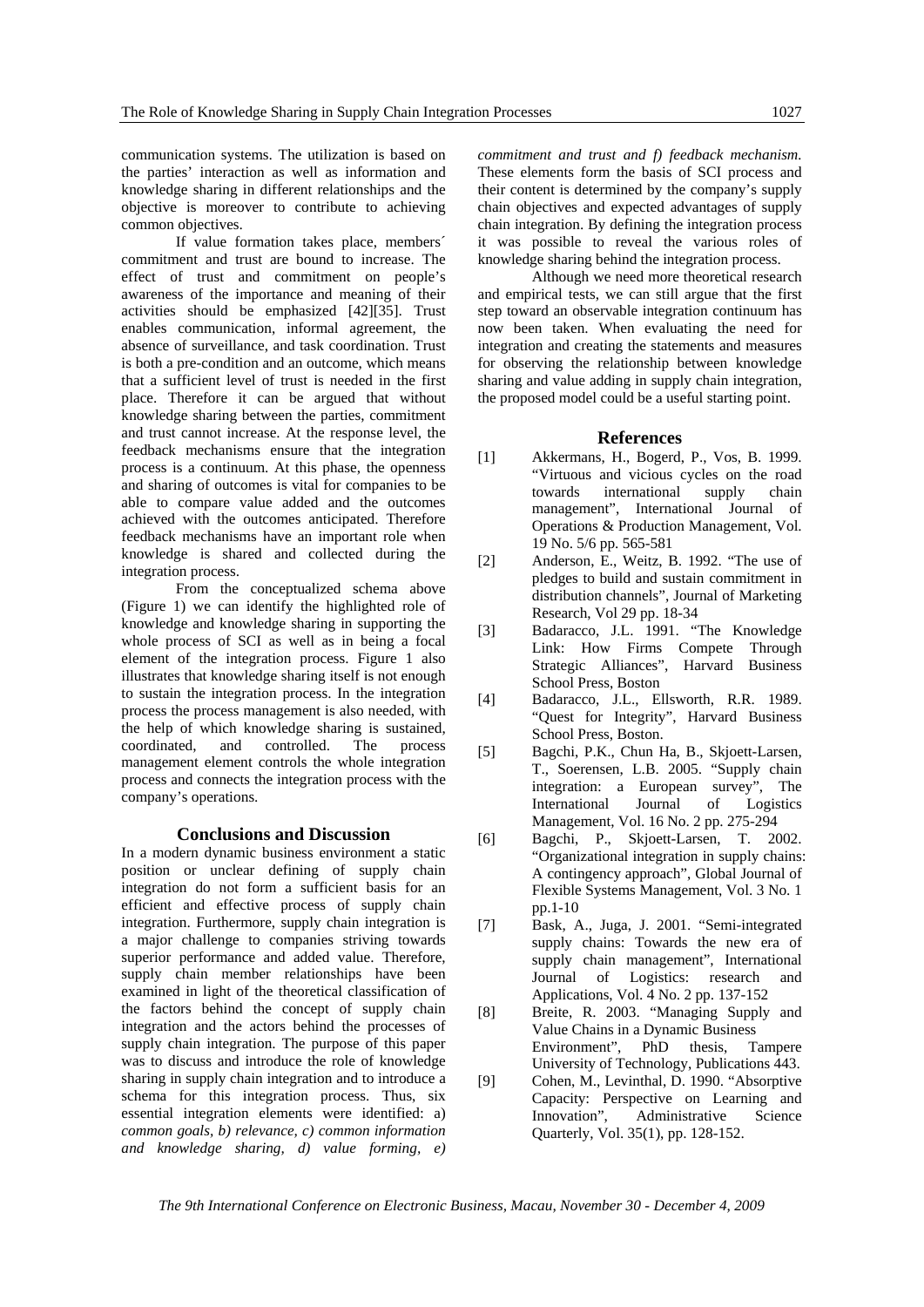- [10] Cousins, P.D., Menguc, B. 2006. "The implications of socialization and integration in supply chain management", Journal of Operations Management, Vol. 24 pp. 604-620
- [11] Cox, A. 2001. "Managing with power: strategies for improving value appropriation from relationships", Journal of Supply Chain Management, 37, (2), pp. 42-47.
- [12] Curall, S.C., Judge, T.A. 1995. "Measuring trust between organizational boundary role persons", Organizational Behavior and Human Decision Processes, Vol. 64 No. 2, pp. 151-170
- [13] Fabbe-Costes, N., Jahre, M. 2007. "Supply chain integration improves performance: the Emperor´s new suit?" International Journal of Physical Distribution & Logistics Management, Vol. 37 No. 10 pp. 835-855
- [14] Fabbe-Costes, N., Jahre, M. 2008. "Supply chain integration and performance: a review of the evidence", The International Journal of Logistics Management, Vol. 19 No. 2 pp. 130-154
- [15] Fawcett, Stanley E., Ellram, Lisa M., Ogden, Jeffrey A. 2007. "Supply chain management – from vision to implementation", Pearson Prentice Hall, 530 p.
- [16] Fawcett, S.E., Magnan, G.M. 2002. "The rhetoric and reality of supply chain integration", International Journal of Physical Distribution & Logistics management, Vol. 32 No.5 pp. 339-361
- [17] Frohlich, M.T., Westbrook, R. 2001. "Arcs of integration: an international study of supply chain strategies", Journal of Operations Management, Vol. 19 pp. 185-200
- [18] Frohlich, M.T., Westbrook, R. 2002. "Demand chain management in manufacturing and services: web-based integration, drivers and performance", Journal of Operations Management, Vol. 20 pp. 729-745
- [19] Harland, C.M. 1996. "Supply chain management: relationships, chains and networks", British Journal of Management, Vol. 17 Special Issue, S63-S80
- [20] Huemer, L., von Krogh, G., Roos, J. eds., 1998. "Knowing in Firms; Understanding, Managing and Measuring Knowledge", Sage Publications, London.
- [21] Jahre, M., Fabbe-Costes, N. 2005. "Adaptation and adaptability in logistics networks", International Journal of Logistics: Research and Applications, Vol. 8 No. 2 pp. 143-157
- [22] Johnston, D.A., McCutcheon, D.M., Stuart, F.I. 2004. "Effects of supplier trust on performance of cooperative supplier relationships", Journal of Operations Management, Vol. 22 pp. 23-28
- [23] Kahn, K.B., Mentzer, J.T. 1998. "Marketing´s Integration with Other Departments", Journal of Business Research, Vol. 42 pp. 53-62
- [24] Kemppainen, K., Vepsäläinen, A.P.J. 2003. "Trends in industrial supply chains and networks", International Journal of Physical Distribution & Logistics Management, Vol. 33 No. 8 pp. 701-719
- [25] Kim, S. W. 2006. "Effects of supply chain management practices, integration and competition capability on performance", Supply Chain Management: An International Journal, Vol. 11 No. 3 pp. 241-248
- [26] Kotler, P. (2003) "Marketing Management", New Jersey, Pearson Education Inc
- [27] Lambert, D.M., Cooper, M.C. 2000. "Issues in supply chain management", Industrial Marketing Management, Vol. 29 pp. 65-83
- [28] Lampel, J., Mintzberg, H. 1997. "Customizing customization", Sloan Management Review, Fall, 1996.
- [29] O`Leary-Kelly, S.W., Flores, B.E. 2002. "The integration of manufacturing and marketing/sales decision: impact on organizational performance", Journal of Operations Management, Vol. 20 pp. 221-240
- [30] Lee, H.L., So, K.C., Tang, C.S. 2000. "The value of information sharing in a two-level supply chain", Management Science, Vol. 46 No. 5 pp. 626-643
- [31] Lewis, J.D., Weigert, A. 1985. "Trust as a Social Reality", Social Forces, 63(4), pp. 967-985.
- [32] Li, G., Lin, Y., Wang, S., Yan, H. 2006. "Enhancing agility by timely sharing of supply information", Supply Chain Management: An International Journal, Vol. 11 No. 5 pp. 425-435
- [33] Moorman, C., Deshpandé, R., Zaltman, G.,1993. "Factors Affecting Trust in Market Research Relationship", Journal of Marketing, 57 (January), pp. 81-101.
- [34] Narasimhan, R., Jayram, J. 1998. "Causal linkages in supply chain management: an exploratory study of North American manufacturing firms", Decision Sciences, Vol. 29 No. 3 pp. 579-605
- [35] Nonaka, I., Takeuchi, H. 1995. "The Knowledge-creating Company", Oxford University Press, New York.

*The 9th International Conference on Electronic Business, Macau, November 30 - December 4, 2009*